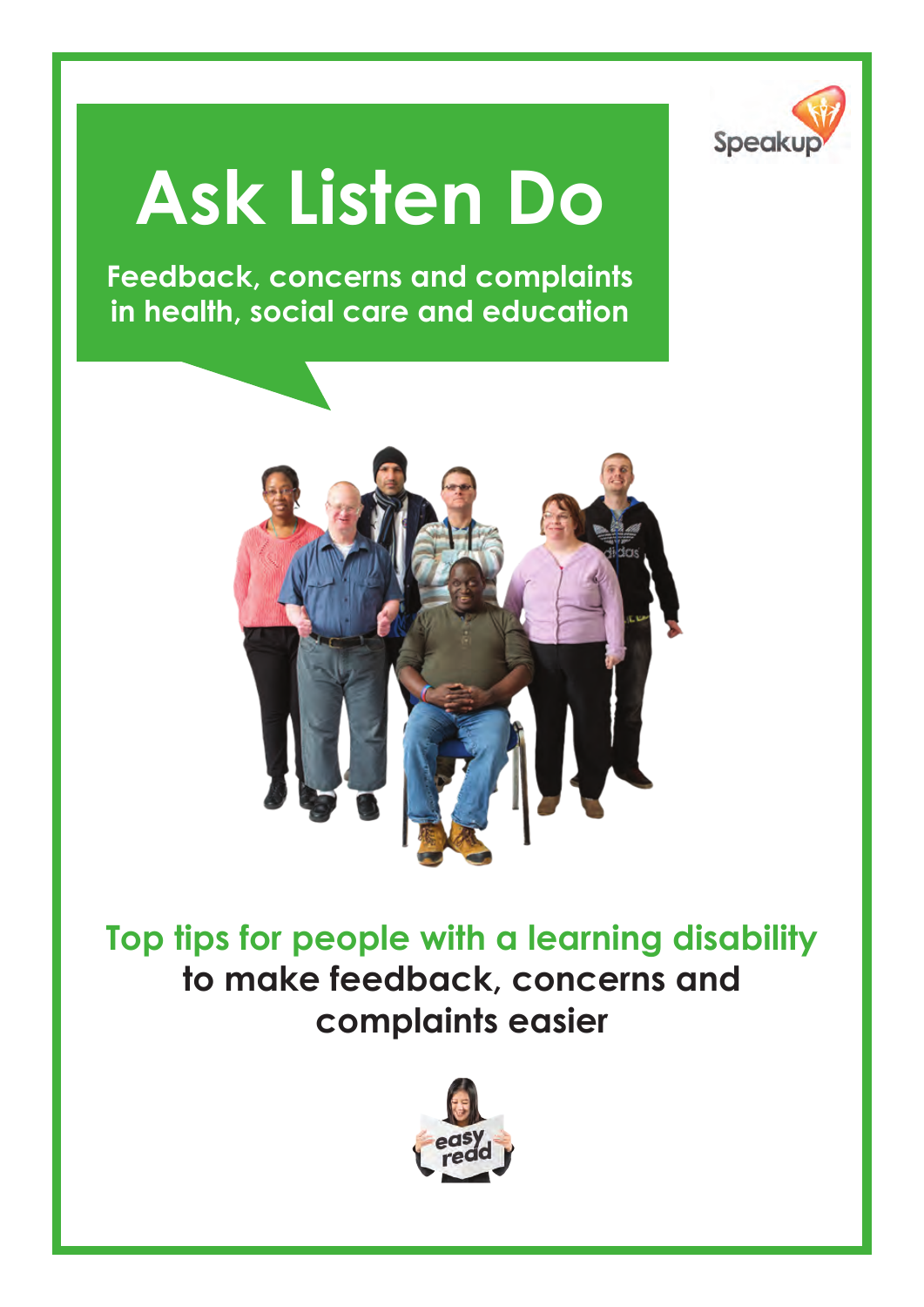

### **Welcome**

My name is Carl Shaw, I am a person with a mild learning disability. I know how hard it can be to speak up if you have a learning disability or autism. Telling people what you like or do not like can be difficult.



However young or old you are, people should ask what you think and listen to what you tell them. This will help them do what is right for you.



Ask Listen Do is about making it easier to tell people how you feel about your health care, social care or education. It is also about other people listening to you and making your care, education or support better.



I am 33 years old now. I have got a job, I do everything that other people do. I have done better than a lot of people said I would. I got the confidence to speak up and people listened. I got support to make my dreams come true. Always tell people if something is not right. It will help make your life better too.



Thank you to everyone who helped with this booklet.

Carl Shaw NHS England

Self Advocates who helped design this booklet.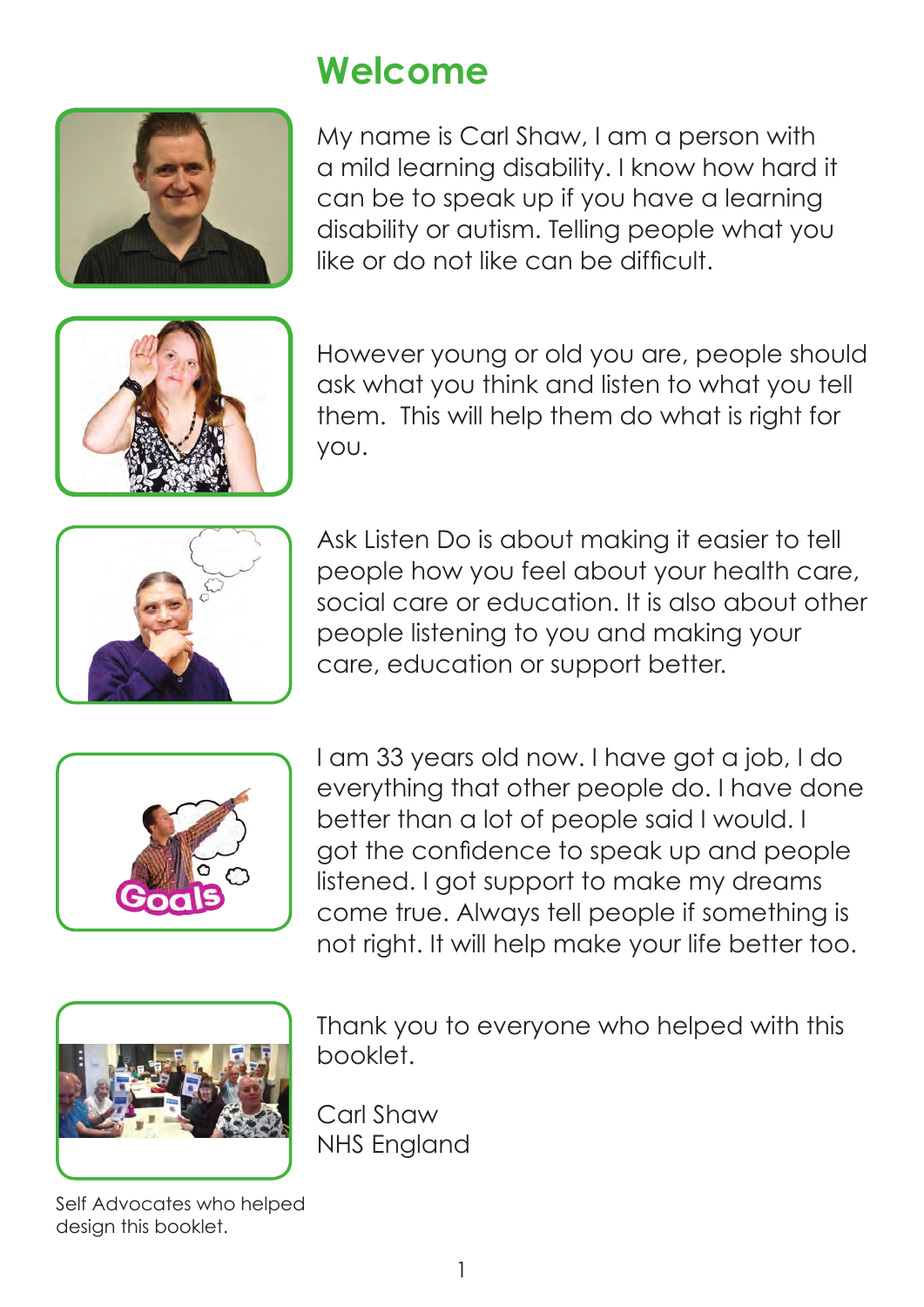

### **About this booklet**

We have written this booklet to help you to give feedback, raise a concern or make a complaint about anything to do with the services you get from:



#### **Health Care**

This is anything to do with your health. For example, it could be when you go to the doctor, or to hospital, to the dentist, optician or pharmacy. It could even be when you ring a service like 999 or 111. It is about how all health people treat you whenever you need any sort of health care.



#### **Social Care**

This might be the paid support you get at home, or at a place like a day centre. It is about how anyone who works for the service treats you.



#### **Education**

This is about how you are treated at school or college. It is about getting the right support, and getting the right chances to learn things like other people do.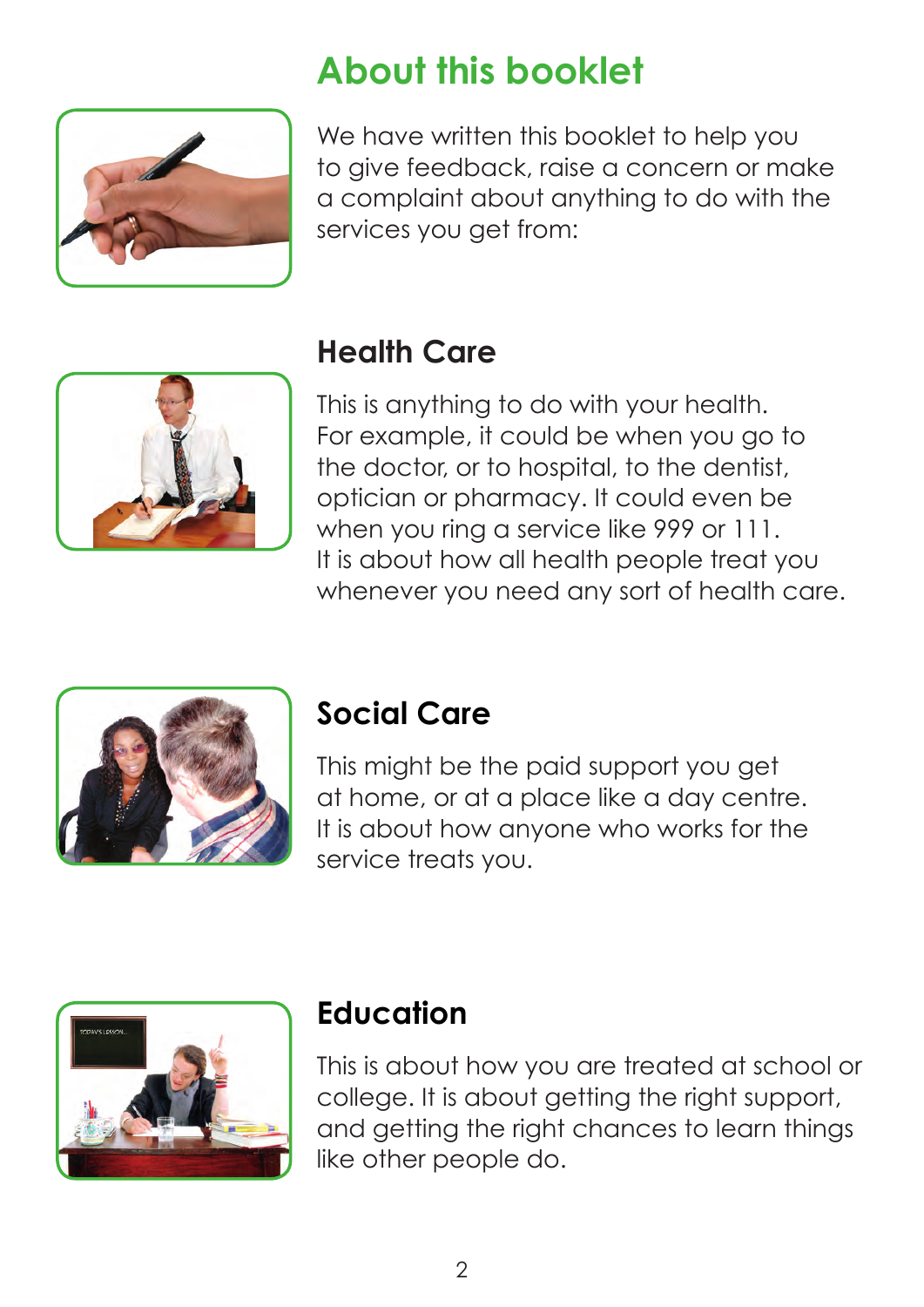

### **Contents**

Page 4: Feedback, concern or complaint?



**Page 6:** Making reasonable adjustments



Page 8: Getting help with feedback, concerns and complaints





- **Page 9:** What if they do not sort out my problem?
- **Page 10:** Ask Listen Do forms

**Page 14:** A page for your notes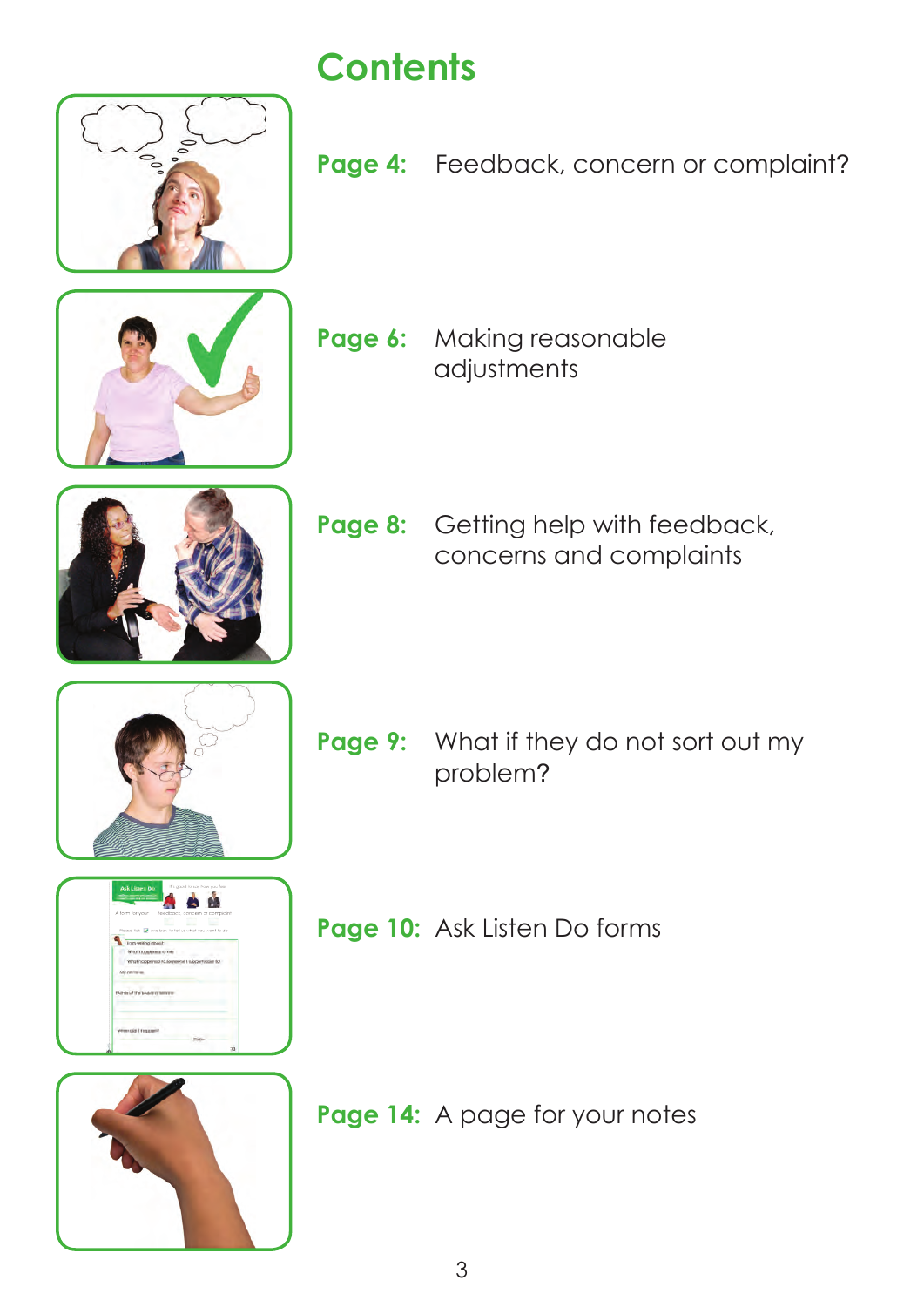### **Feedback, concern or complaint?**



Do you know the difference between giving feedback, raising a concern or making a complaint?

### **Giving feedback**

You give feedback when you want to say how good, or how bad, you found a service.



Organisations need to know how well they are doing to help them improve their services.



Your feedback will help organisations to make reasonable adjustments to the way they offer their services.





You can give feedback any time.

It is OK to say if this is not right for you. You could draw a picture or take a photo of what you want them to know.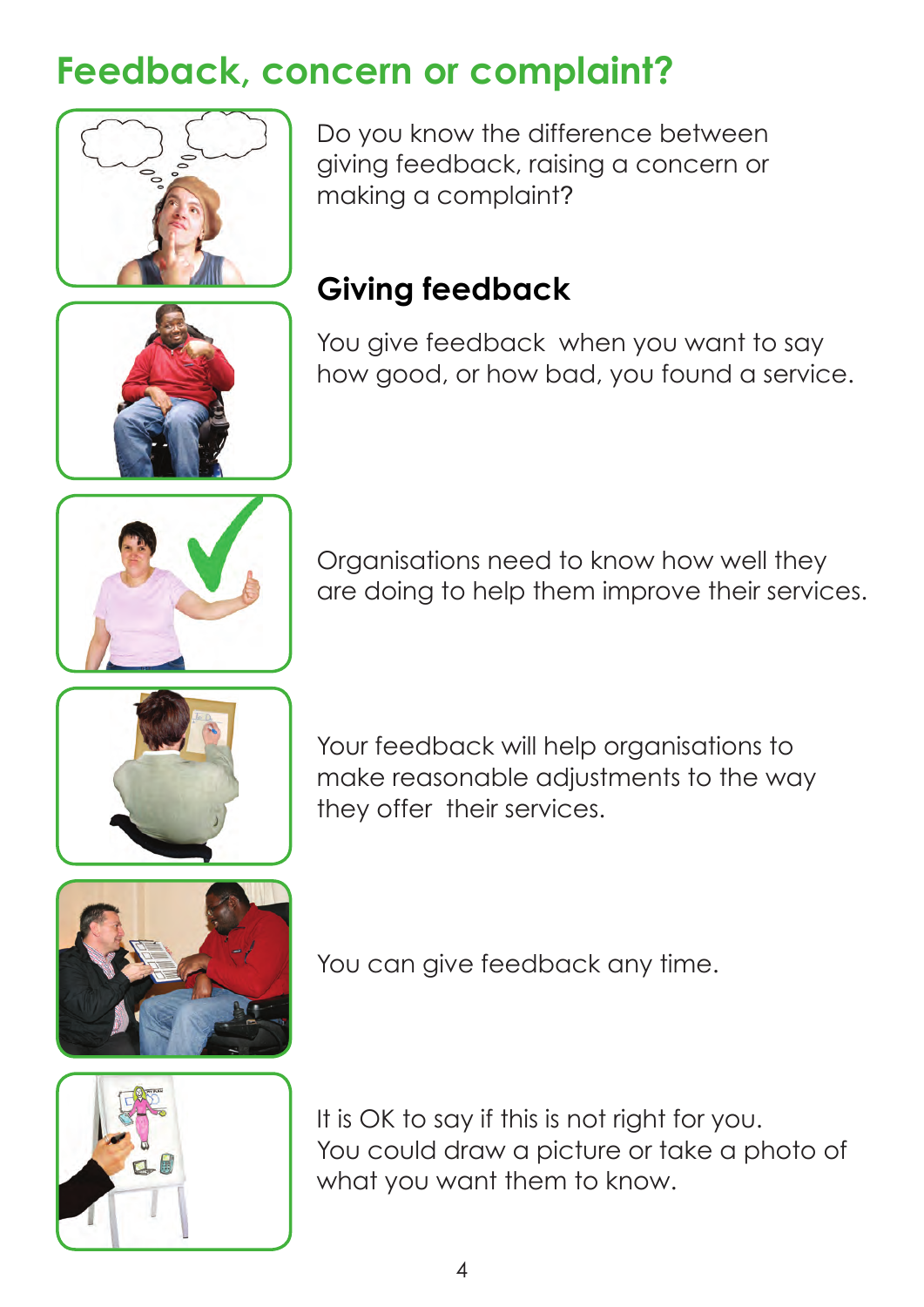### **Feedback, concern or complaint?**





#### **Raise a concern**

Raise a concern if something about your care, support or a service is bothering you.

For example this could be about how someone is treating you or if something is too hard for you to do.

It can be anything you are worried about.



Talk to someone you trust about it, like friends, family or an advocate. Staff or the service should try and sort it out straight away.







The concern you raise could help the organisation to make reasonable adjustments to the way they offer their services.

#### **Make a complaint**

If your concern does not get sorted out, you can complain.

Organisations have to follow rules when someone complains. This helps them sort your complaint out properly.

If you are not happy about how they do this, it is your right to complain again.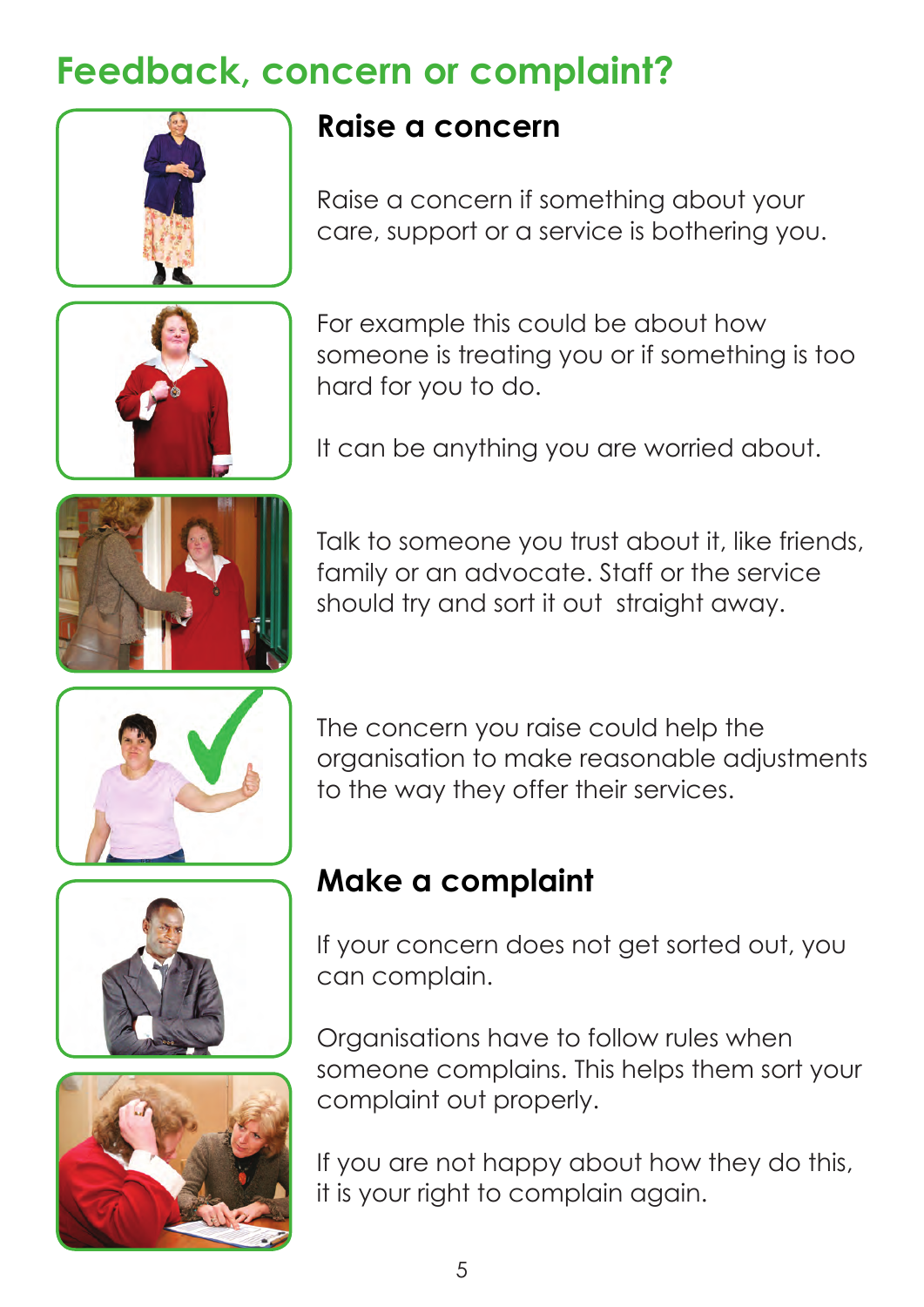### **Making reasonable adjustments**



The Equality Act is a law which says that Health, Education and Social Care organisations must change how they do things if your disability makes it harder for you.



They must try to make things better. This is called making **reasonable adjustments.**  The service might not know what reasonable adjustments you need unless you tell them.









For example, do you need any of these things?

- People to communicate with you differently
- A quiet waiting area
- To have someone you know supporting you in your home
- To have help with transport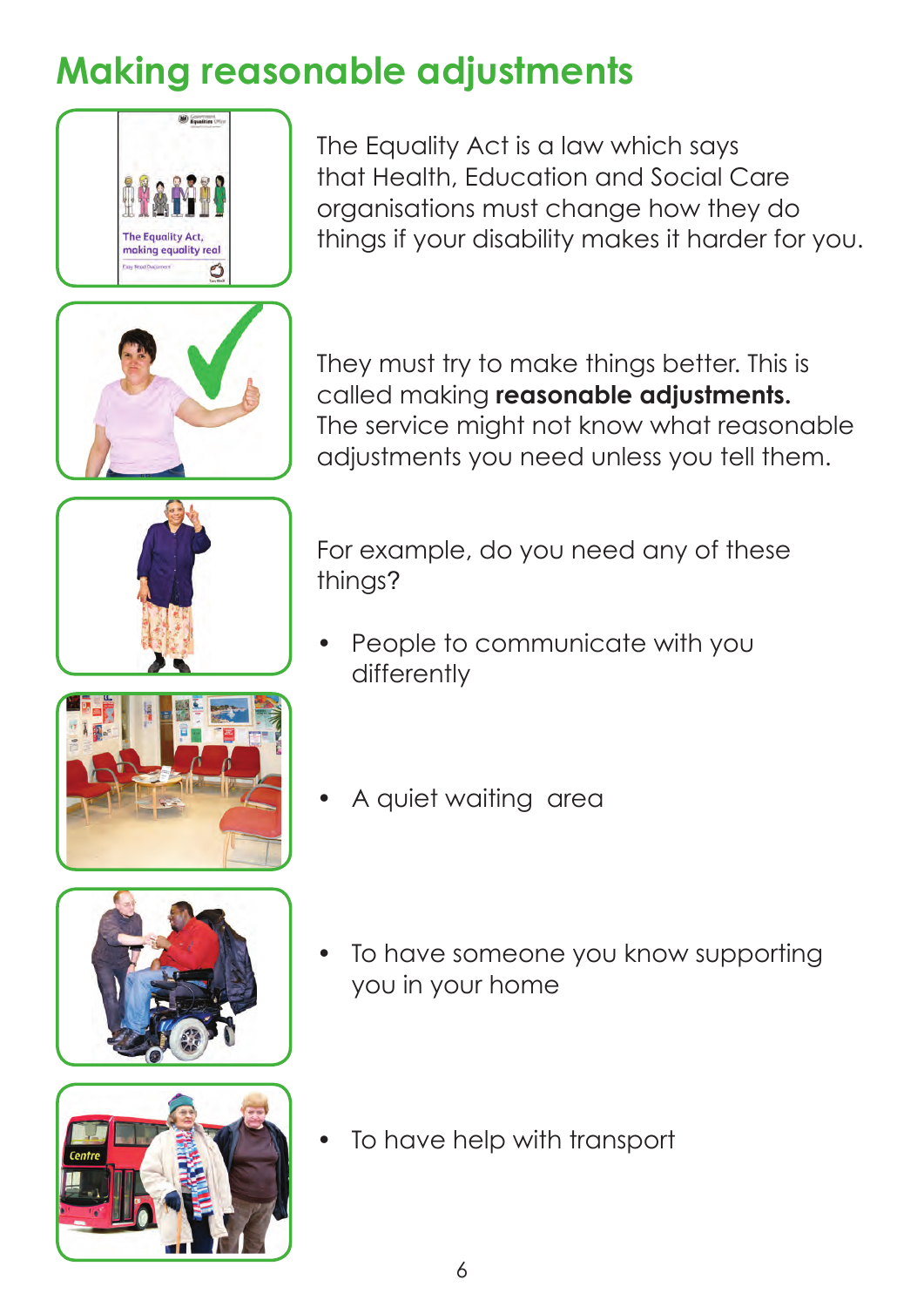### **Making reasonable adjustments**



Here are the reasonable adjustments made for Cathy, Roy and Durrah.



### **Cathy from Sheffield**

"I asked at the hospital for an easy read guide to heart problems."



### **Roy from Doncaster**

"My doctor gave me extra time at my appointment so I would understand the treatment."



#### **Durrah from Rotherham**

"My college gave me extra support so I could have the work experience of my choice."



#### **Your reasonable adjustments**

Can you think of any reasonable adjustments you might need?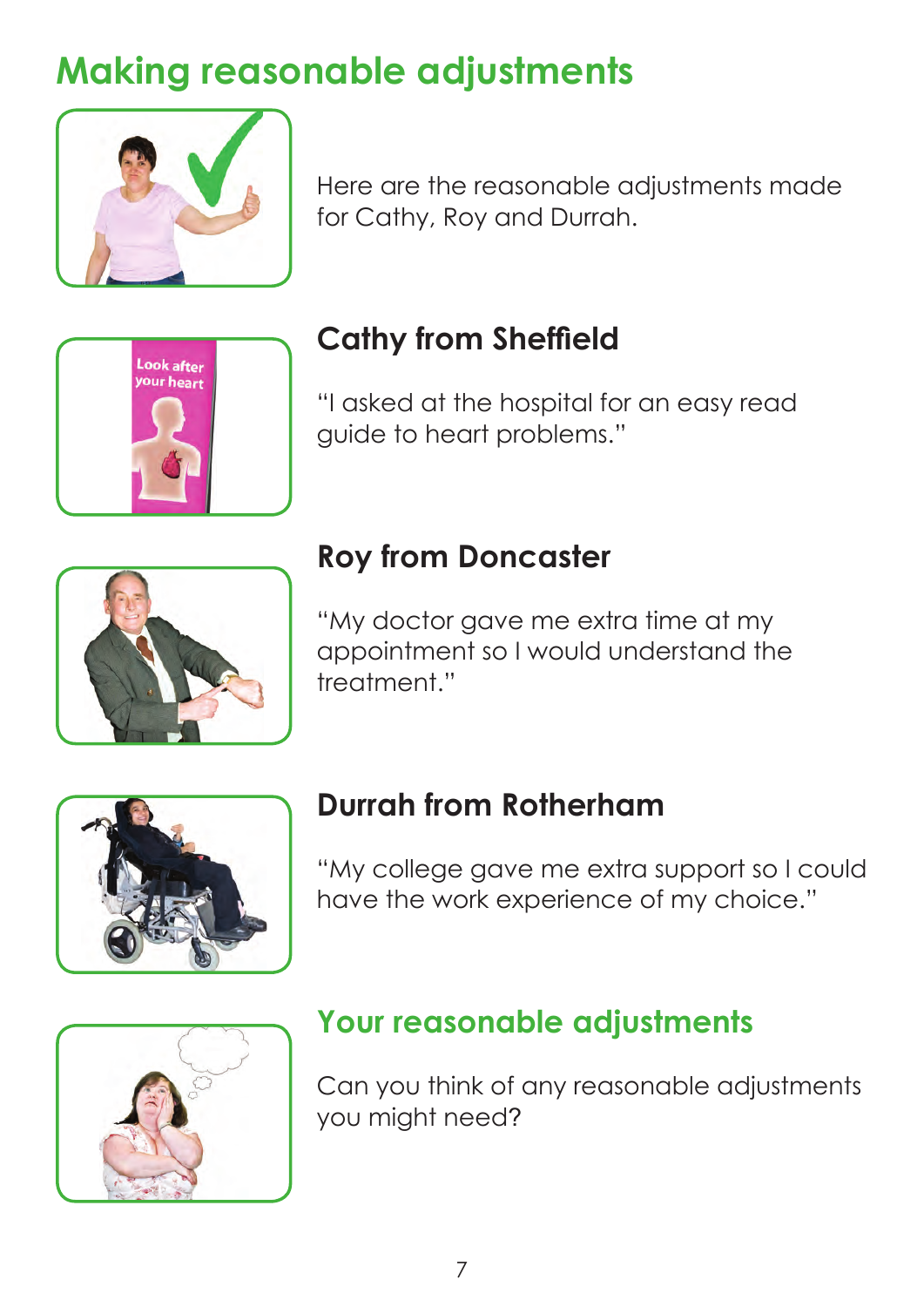### **Getting help with feedback, concerns and complaints**



Tell the service as soon as you can about any problem or concern you have. This can be a lot quicker and easier than complaining later.

Ask someone to help you if you need it.



If the service does not have an easy read form you can use the Ask Listen Do form on page 12 and 13 in this booklet.



You can use the form to say what staff, or the service, have done well or could do better. You can use it if there is a problem you want sorting out.



On page 10 and 11 there is an Ask Listen Do form we have written on to show you, and anyone who supports you, how to fill it in.



You should give the service enough time to sort out any problems or concerns you tell them about.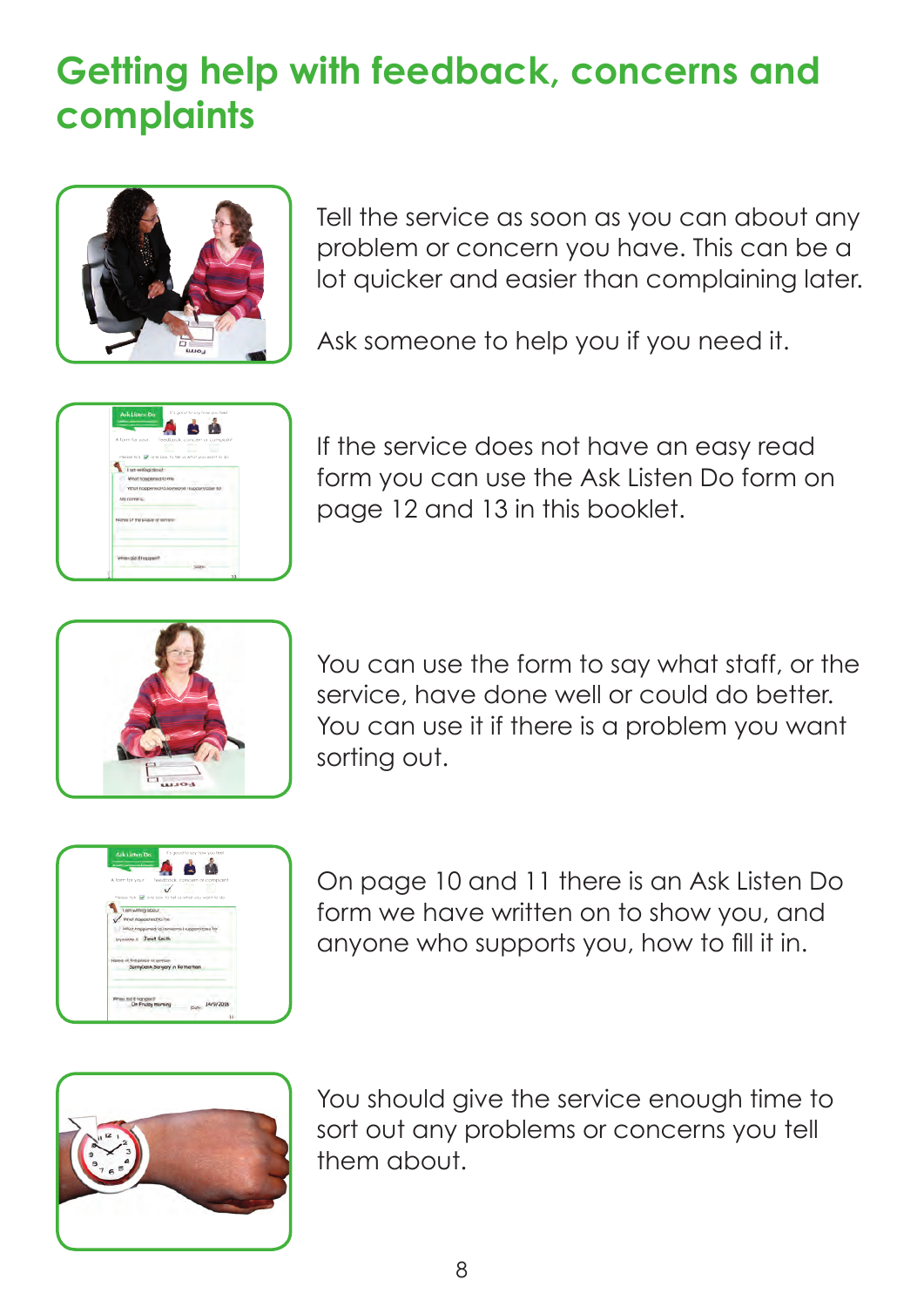### **What if they do not sort out my problem?**



If you are not happy with the way staff, or the service, deals with your concern or complaint, ask a friend, relative, advocate or support worker for help.



You should be able to complain again.



Or you may be able to complain to somebody else, like an Ombudsman. An Ombudsman is an independent service paid for by the government. Health, social care and education have different ones.



An Ombudsman will look at your complaint if you might have been treated unfairly or if something could have gone wrong. It can take several months for this to happen.



Ask a friend, relative, advocate or support worker for help if you want to take a complaint further.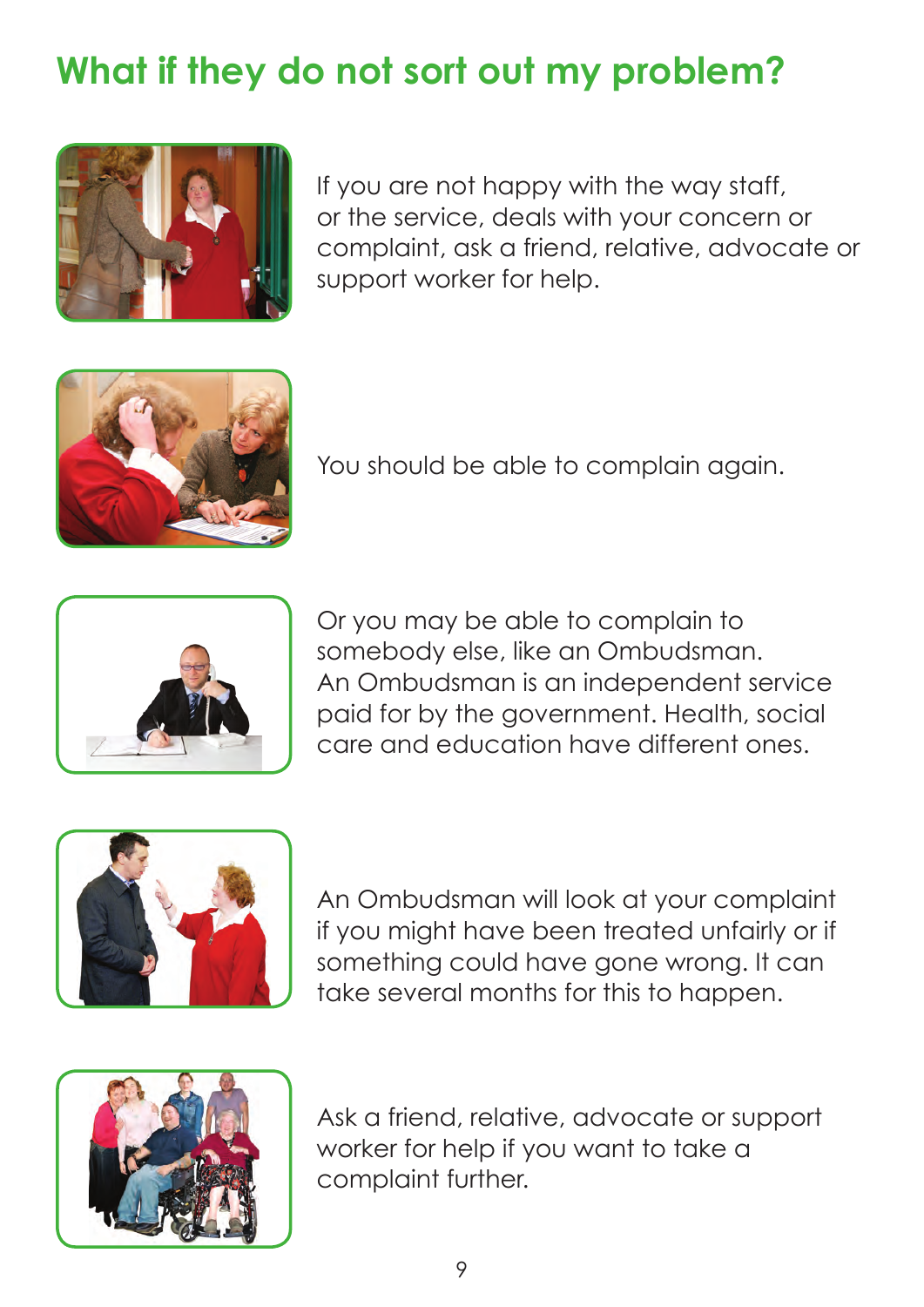| <b>Ask Listen Do</b><br><b>Feedback, concerns and complaints</b><br>in health, social care and education             |                 | It's good to say how you feel |                  |
|----------------------------------------------------------------------------------------------------------------------|-----------------|-------------------------------|------------------|
| A form for your:<br>Please fick $\sim$ one box to tell us what you want to do.                                       | <b>Feedback</b> | <b>Concern</b>                | <b>Complaint</b> |
| I am writing about:<br>What happened to me<br>What happened to someone I support/care for<br>My name is: Janet Smith |                 |                               |                  |
| Name of the place or service:<br>Sunnybank Surgery in Rotherham                                                      |                 |                               |                  |
| When did it happen?<br>On Friday Morning Date: 14/9/2018                                                             |                 |                               |                  |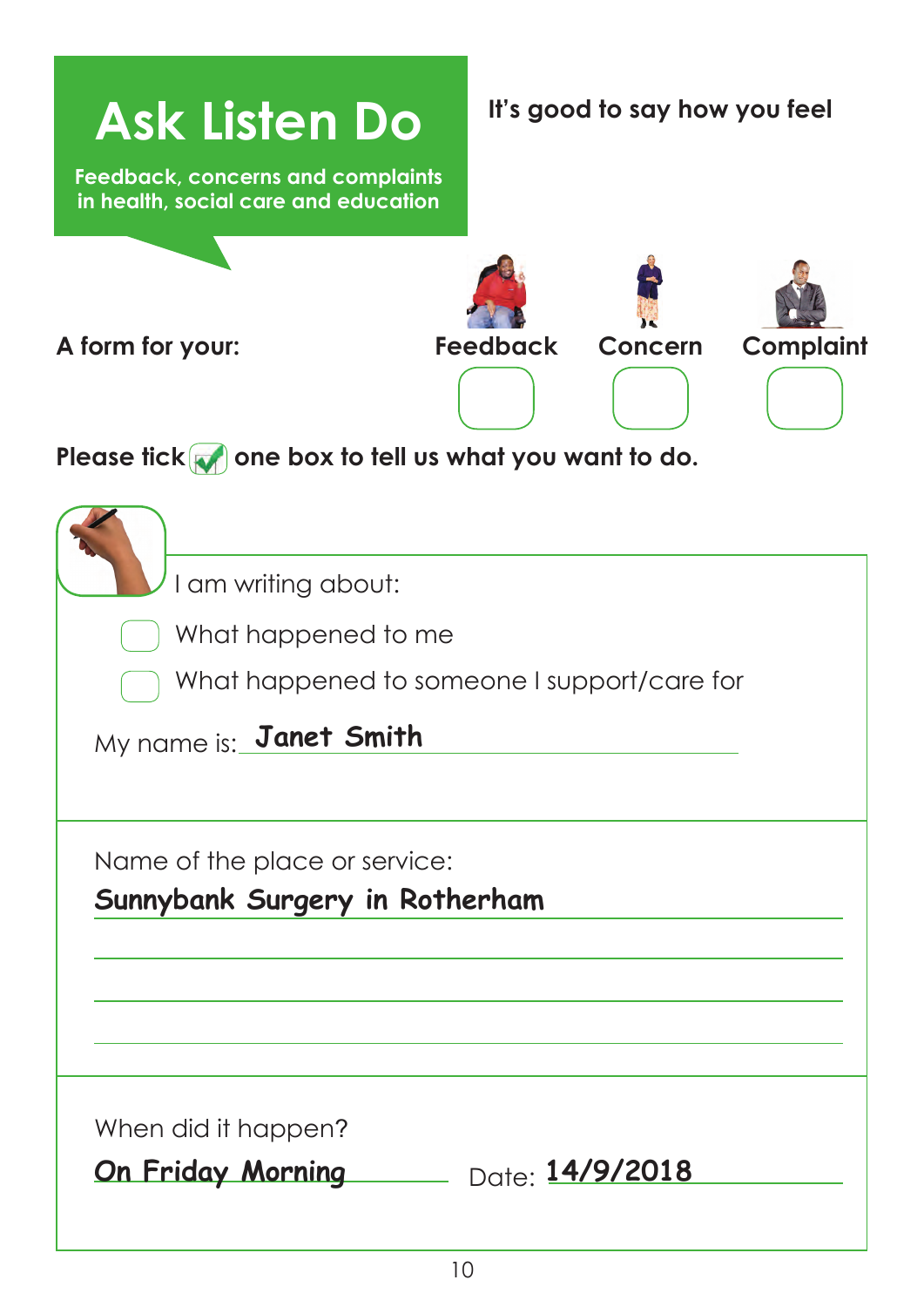

### What happened and how did you feel about it?

**I was sitting in the waiting room waiting my turn. I could not read all the words on the screen. I told the girl on the counter and she said she'd call me when it was my turn. I was very happy that they helped me** 



What do you think should happen next?

**I think the screens should be made easier for people.** 



What will help me? (My reasonable adjustment)

**Anything in writing has to be easy read.** 

If you want us to contact you, or someone else, please tell us how:



#### **Janet Smith**  Address: **31 Broad Street Rotherham S62 6DX**



Tel/mob:

Email :

 Please give this form to a person in charge at the place/service you are talking about.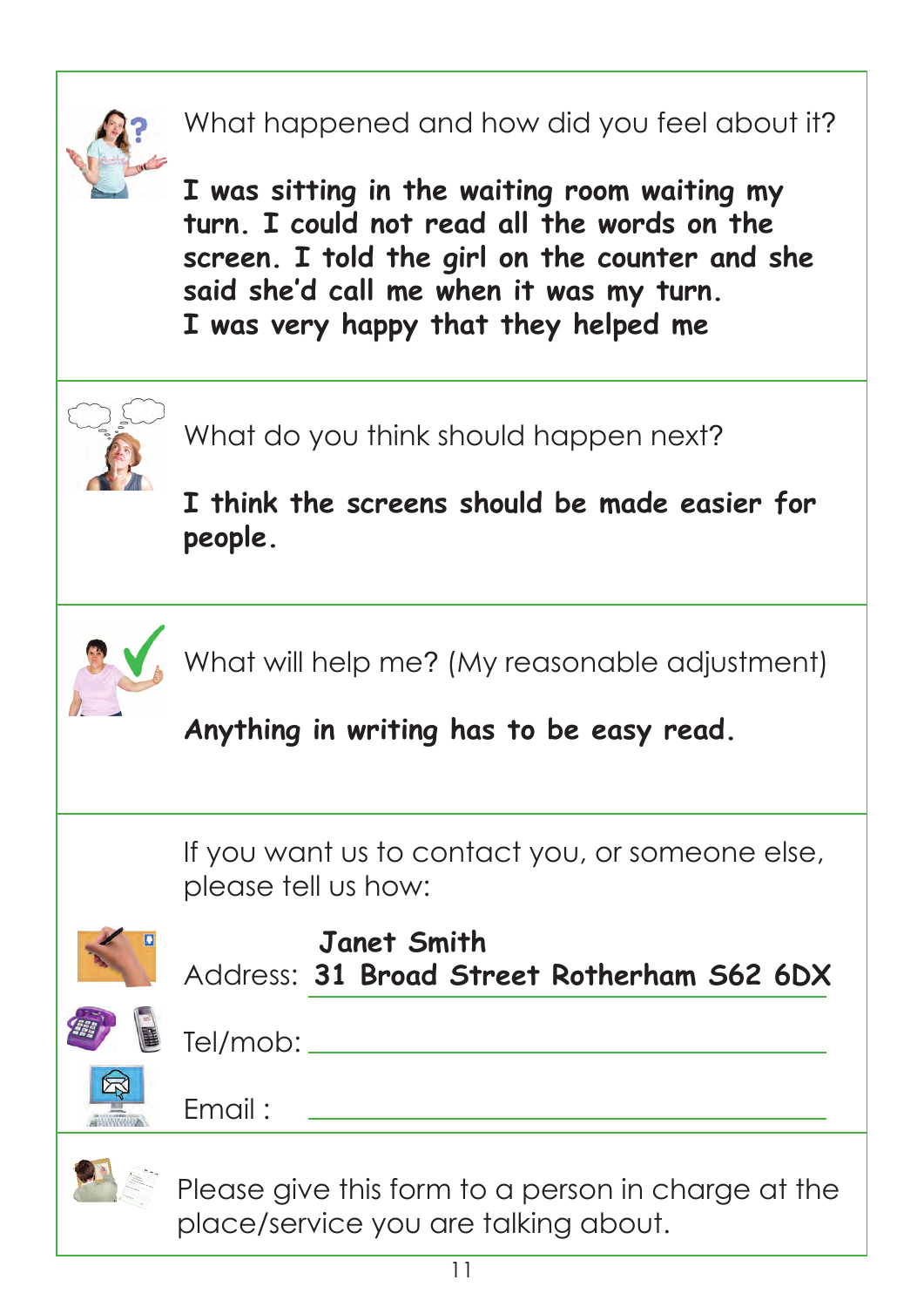| <b>Ask Listen Do</b><br><b>Feedback, concerns and complaints</b><br>in health, social care and education | It's good to say how you feel |                |                  |
|----------------------------------------------------------------------------------------------------------|-------------------------------|----------------|------------------|
| A form for your:<br>Please tick $\sqrt{\ }$ one box to tell us what you want to do                       | <b>Feedback</b>               | <b>Concern</b> | <b>Complaint</b> |
| I am writing about:<br>What happened to me<br>What happened to someone I support/care for<br>My name is: |                               |                |                  |
| Name of the place or service:                                                                            |                               |                |                  |
| When did it happen?                                                                                      |                               |                |                  |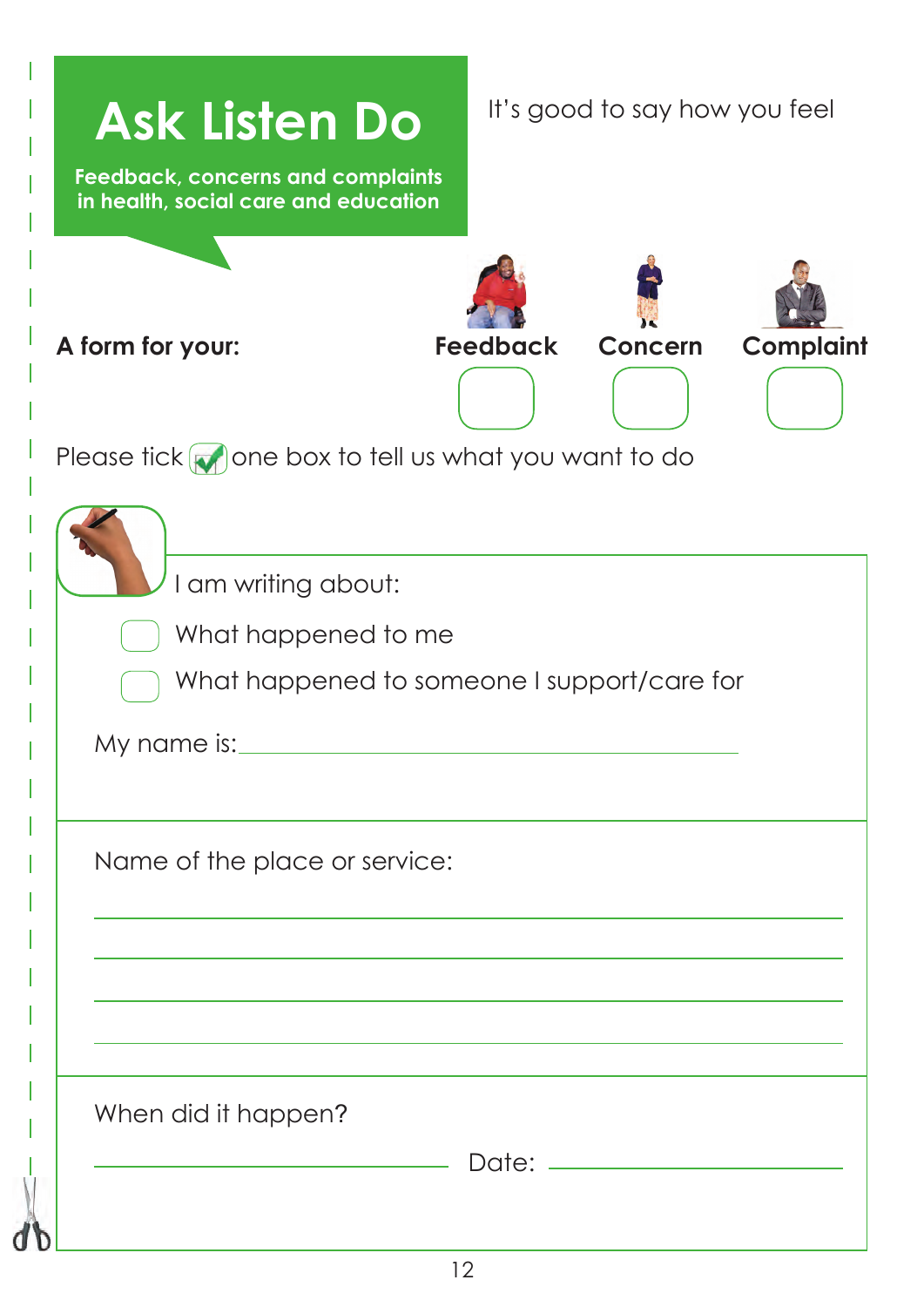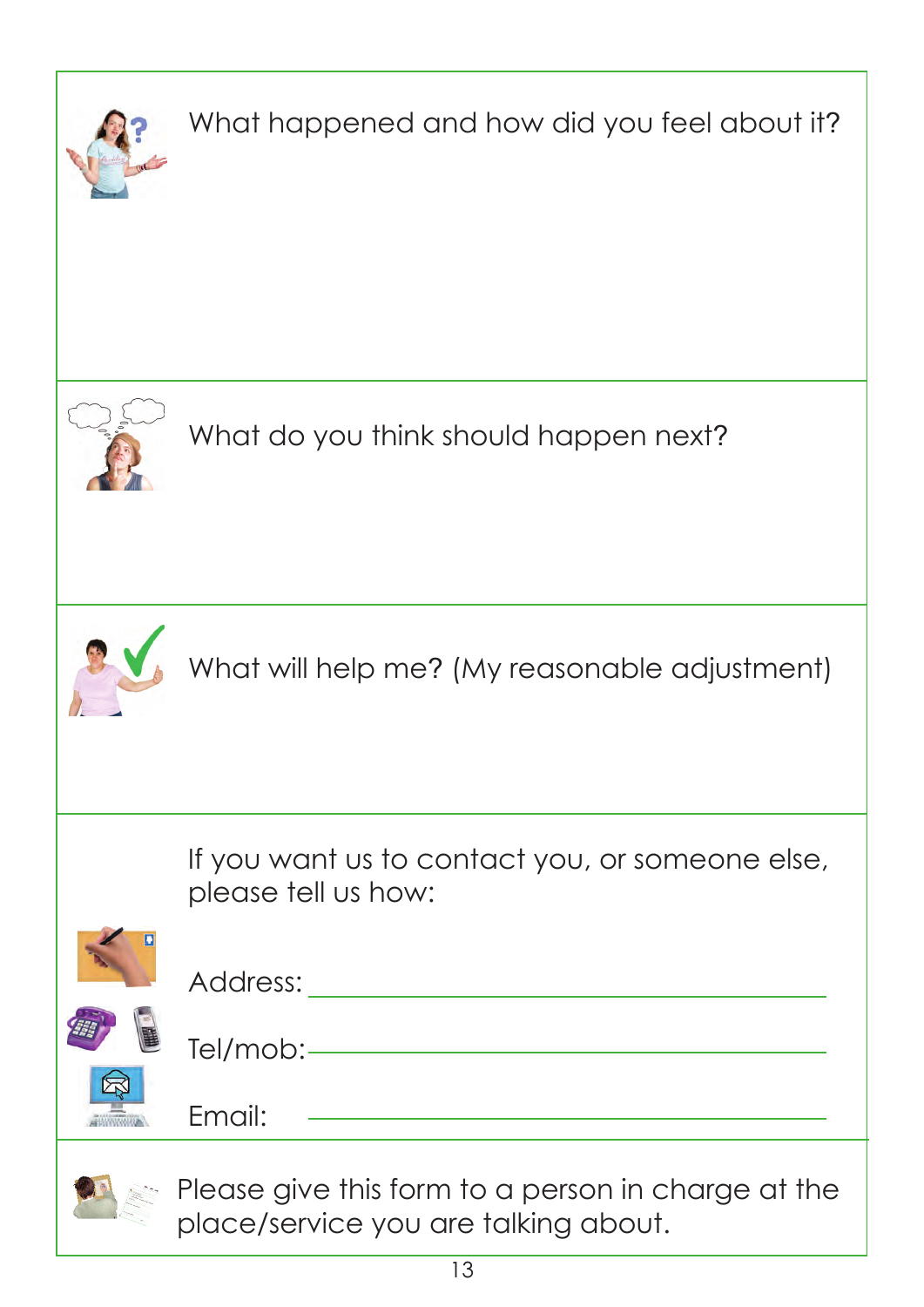



This page has been left blank so you can make and keep your own notes.

It's a good idea to keep a record of the feedback, concern, or complaint you have made.